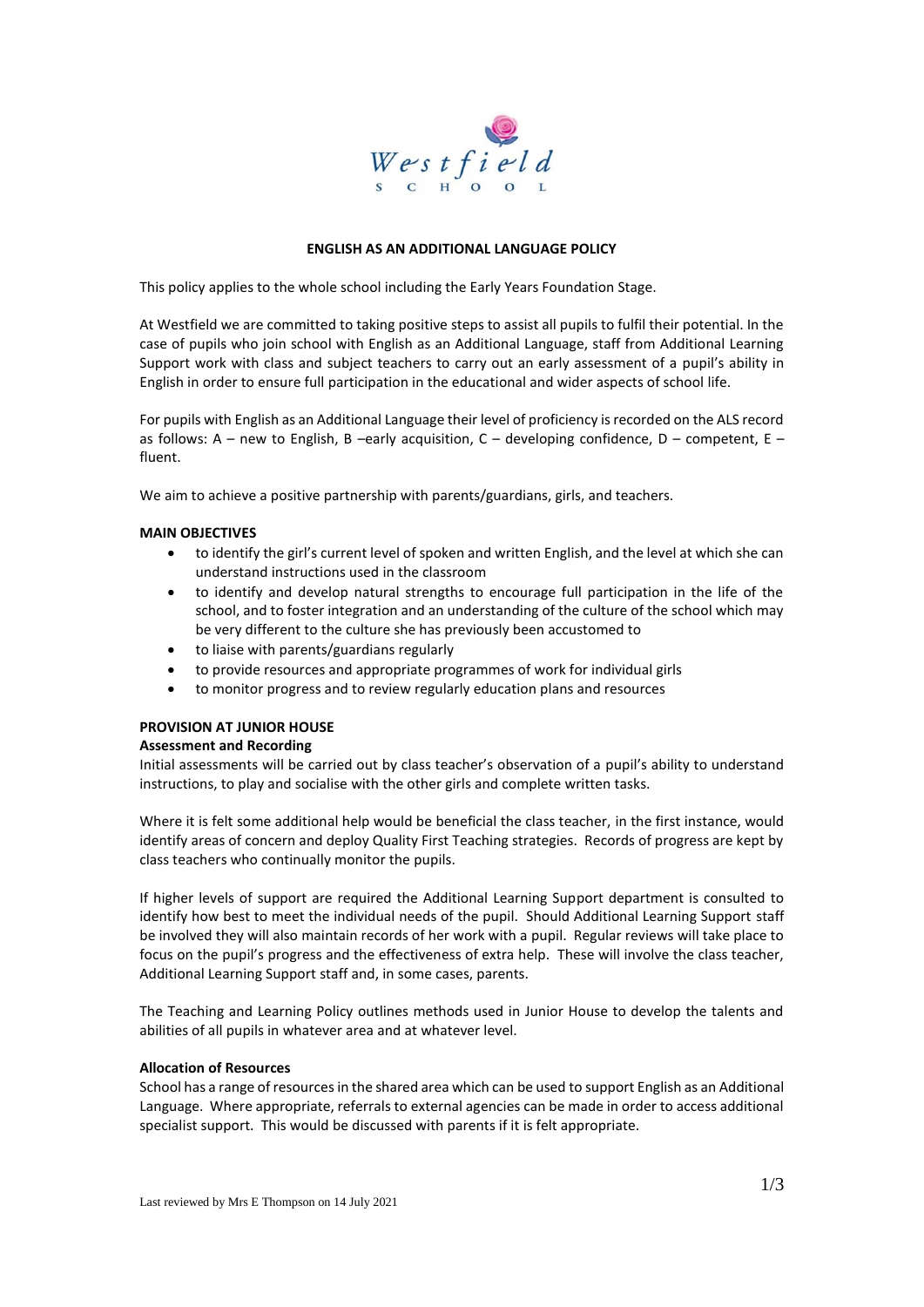### **Roles and Responsibilities**

It is essential that all staff work together as a team to support the integration and language development of pupils in the early stages of English acquisition. In these cases, teachers and support staff will need to co-operate fully to develop a programme of work to develop the pupil's language skills and ensure their integration into the social life of the school. Feedback from all staff who come into contact with the pupil will be essential to effectively monitor the pupil's progress. The responsibilities of the different members of the team are set out below.

#### *The Responsibilities of the Headmaster*

To act as the 'responsible person' and to deploy the staff as necessary

### *The Responsibilities of the Class Teacher*

- To assess the pupil's level of spoken and written English, together with their understanding of instructions used in the classroom
- To request additional help and advice from the Additional Learning Support teacher where this is felt to be necessary
- To differentiate teaching as necessary
- To maintain accurate records

### *The Responsibilities of the ALS Teacher/Co-ordinator*

- To provide advice to class teachers
- With the agreement of the Headmaster, to liaise with outside agencies who may be able to offer advice and support
- To oversee the management of provision for EAL pupils within the classroom
- To organise resources
- To attend appropriate courses in order to keep abreast of developments in EAL education

### **Liaison with parents/guardians**

It will be essential that a regular dialogue is established between home and school in order that the pupil can make good progress in acquiring English language skills. Progress can be reviewed and next steps be discussed.

# **PROVISION AT SENIOR HOUSE**

### **Assessment and Recording**

Through ALS monitoring, data will be gathered to establish the pupil's existing level of written and spoken English. Specialist subject teachers will also be required to ascertain the pupil's level of understanding of vocabulary specific to their subject.

Where it is felt some additional help would be beneficial the class teachers, in the first instance, would identify areas of concern and deploy Quality First Teaching strategies. Records of progress are kept by class teachers who continually monitor the pupils.

If higher levels of support are required teachers should consult the Additional Learning Support team to identify how best to meet the individual needs of the pupil. Should the Additional Learning Support teacher be involved she will also maintain records of her work with a pupil. Regular reviews will take place to focus on the pupil's progress and the effectiveness of extra help. These will involve the class teacher, Additional Learning Support teacher and, in some cases, parents.

#### **Allocation of Resources**

School has a range of resources in the shared area which can be used to support English as an Additional Language. Where appropriate, referrals to external agencies can be made in order to access additional specialist support. This would be discussed with parents if it is felt appropriate.

## **Roles and Responsibilities**